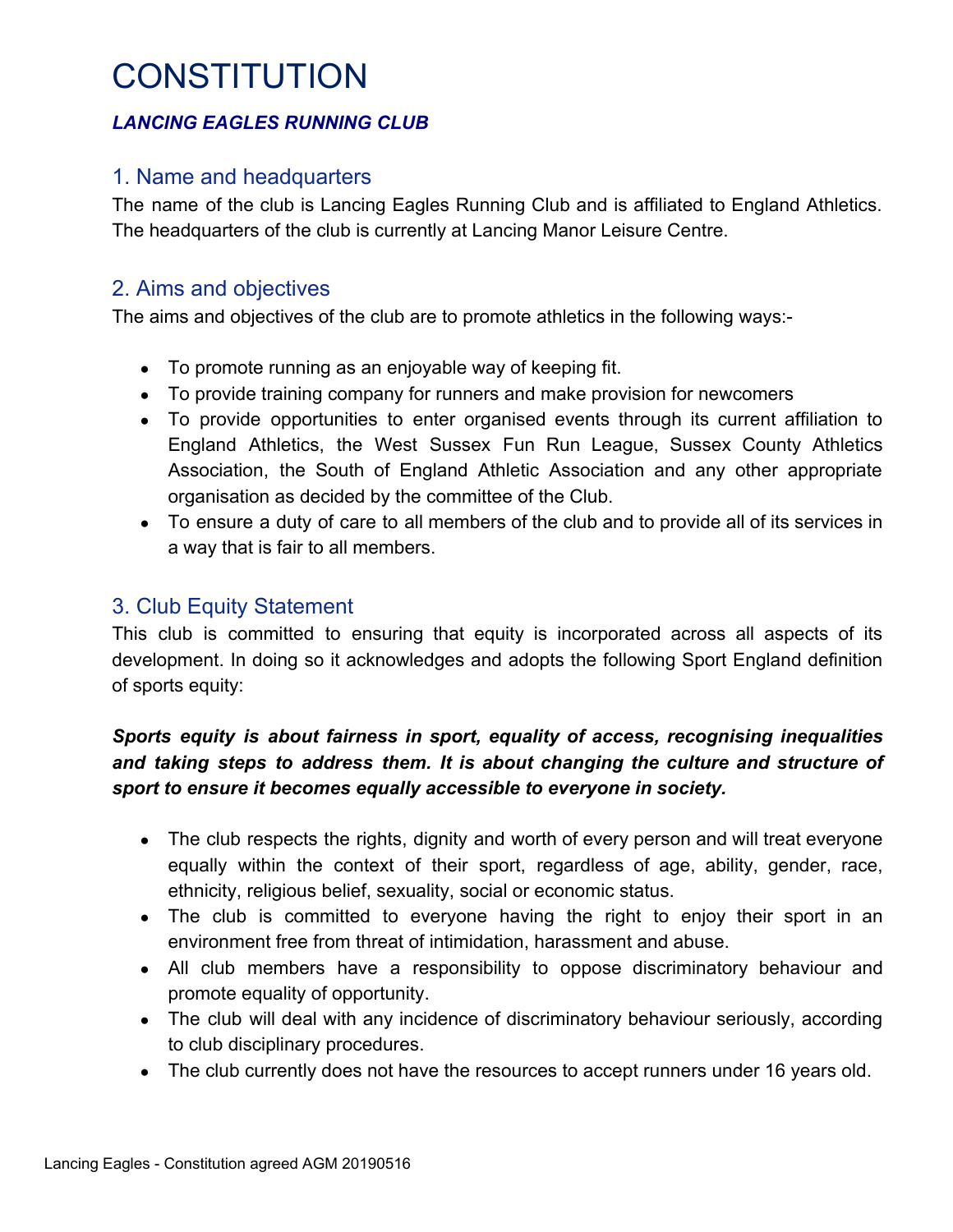• The club will use its best endeavours to accept runners with disabilities as members, where reasonably practicable within the limitations placed on the club due to capacity, resources and the activities.

### 4. Membership

Membership of the club will consist of officers and members, and is confined to "amateurs", being defined as a person engaged in activities on behalf of the club for pleasure, rather than for financial or other compensation. All members will be subject to the regulations of the constitution and by joining the club will be deemed to accept these regulations and codes of practice that the club has adopted.

A candidate for membership must apply in writing on a form provided for the purpose. Membership is defined by fully-paid-up subscriptions and acknowledgement of the objectives and regulations of the Club. It shall be open to people over the age of 16 (16 to 18 year olds will need consent of a parent). All members have the right to vote at the AGM. The committee reserve the right to refuse membership to or dismiss any individual who they consider would bring the clubs name into disrepute.

## 5. Membership fees

Membership fees will be set annually on the recommendation of the committee and confirmed at the Annual General Meeting.

Fees will be paid annually due on 1<sup>st</sup> April and are non-refundable. Second claim club members will be permitted provided they pay the full subscription.

# 6. Resignation

In the absence of any notice in writing of a member intending to withdraw from the Club, failure to renew membership by payment of the annual subscription within 6 months of renewal date  $(1<sup>st</sup>$  April each year) will be deemed to be an implicit resignation from the Club. The committee may withhold acceptance of the resignation in cases where the member is financially indebted to the Club.

Any former member wishing to renew membership within 3 years of their resignation will be deemed to be renewing their membership, rather than enjoying any benefits accruing to new members.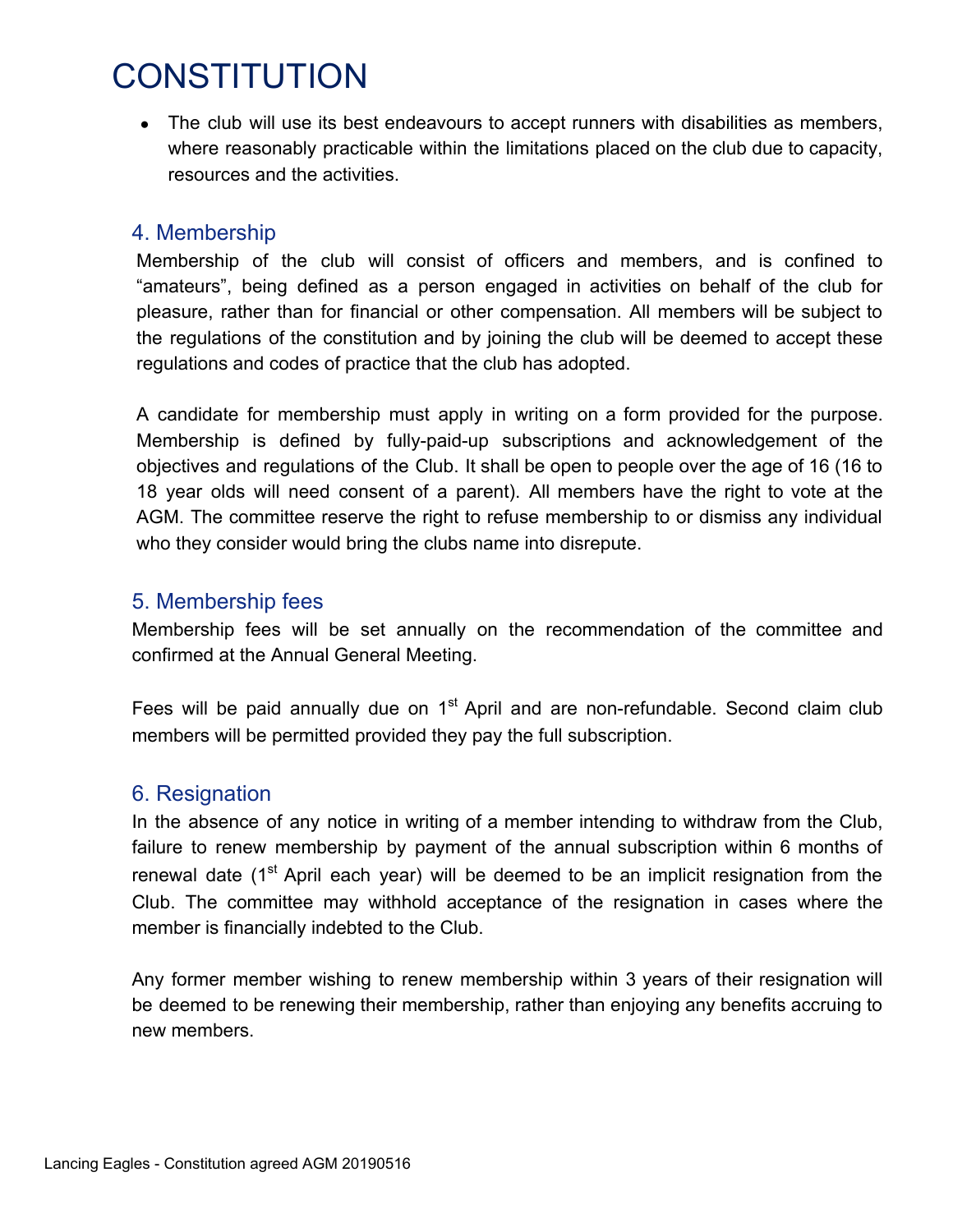# 7. Management

The management of the club is vested in a committee consisting of:

- Chair,
- Secretary,
- Treasurer,
- Membership Secretary,
- Welfare Officer
- $\bullet$  A maximum of 6 others.

Officers will be elected/re-elected annually at the Annual General Meeting. All officers will retire each year but will be eligible for re-appointment. The committee has the power to fill any vacancy that may arise during the year.

## 8. Committee

The club will be managed through the Management Committee as follows:

- The Committee meetings will occur as and when to ensure smooth management of the club and will be held no less than *3* times per year.
- The quorum required for business to be agreed at Committee meetings will be a minimum of 7.
- The Committee will be responsible for developing, adopting and implementing new policy, codes of practice and rules that affect the organisation of the club.
- The Committee will have powers to appoint subcommittees as necessary and appoint advisers to the Committee as necessary to fulfil its business
- The Management Committee will be responsible for disciplinary hearings of members who infringe the club rules/regulations/constitution. The Management Committee will be responsible for taking any action of suspension or discipline following such hearings.

# 9. Finance

- $\bullet$  All club monies will be banked in an account held in the name of the club.
- The Club Treasurer will be responsible for the finances of the club.
- The financial year of the club will end on:  $31<sup>st</sup>$  December.
- An **audited** statement of annual accounts will be presented by the Treasurer at the Annual General Meeting.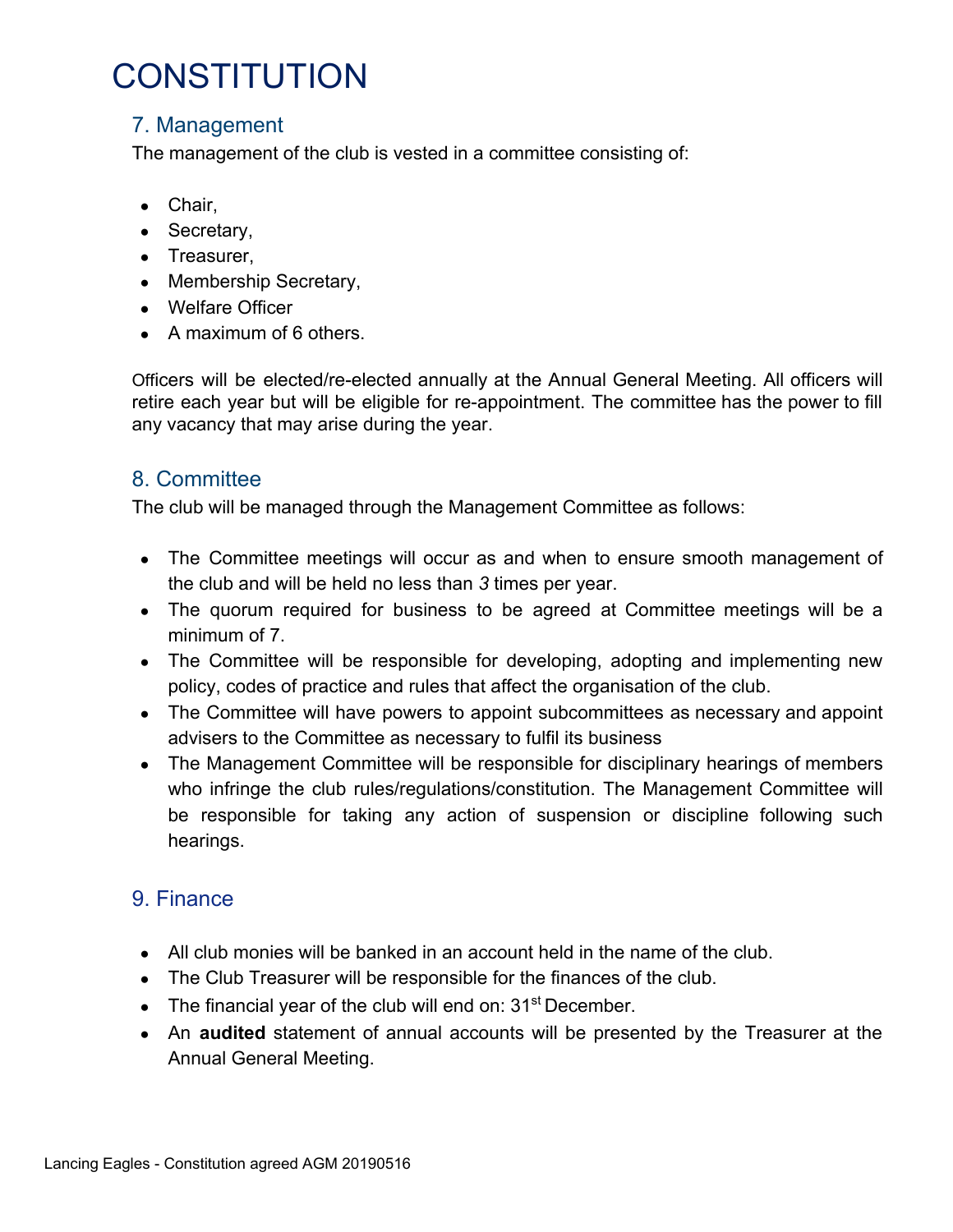Any cheques drawn against club funds should hold the signatures of any two designated signatories. At any time, there should be a minimum of 3 designated signatories to the club bank account, the Treasurer and at least 2 others appointed by the committee.

## 10. Annual General Meetings

Notice of Annual General Meetings (AGM) will be given by the Club Secretary not less than 21 clear days before the date of the meeting. Notice of the meeting is to be given to all members. Notice of any business to be placed on the agenda must be given in writing to the Secretary at least 14 days prior to the meeting.

The AGM will receive a report from officers of the Committee and a statement of the audited accounts.

Nominations for officers of the Management Committee will be sent to the Secretary at least 7 days prior to the AGM.

Elections of officers are to take place at the AGM.

All members have the right to vote at the AGM.

The quorum for AGMs will be not less than 10% of the membership at the time of the meeting.

The Committee has the right to call Extraordinary General Meetings (EGMs) outside the AGM. Procedures for EGMs will be the same as for the AGM. In addition, an EGM must be called by the Secretary within 14 days of the receipt by him/her in writing signed by at least 5 members or 5% of the membership (whichever is the greater), stating the business to be brought before such a meeting.

### 11. Discipline and appeals

All complaints regarding the behaviour of members should be presented and submitted in writing to the Secretary.

The Committee will meet to hear complaints within 14 days of a complaint being lodged. The committee has the power to take appropriate disciplinary action including the termination of membership.

The outcome of a disciplinary hearing should be notified in writing to the person who lodged the complaint and the member against whom the complaint was made within 7 days of the hearing.